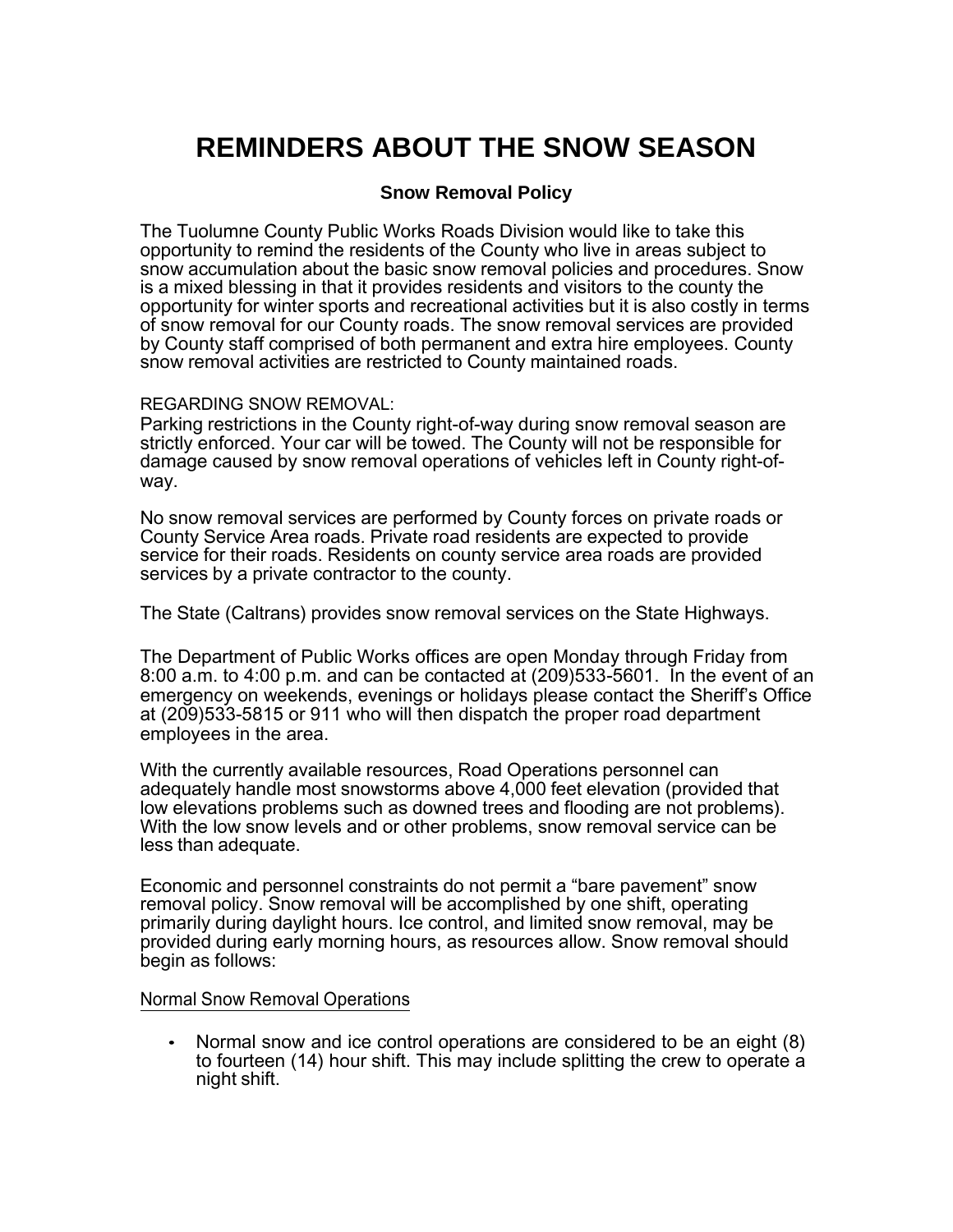During normal work shifts, as soon as snow depth on the pavement reaches one  $(1)$  to three  $(3)$  inches. Recognize that four inches of snow on your deck or in your yard does not necessarily mean that there are four inches on the roadway. The snow may not build up as rapidly on black pavement.

For snow fall after the normal shift, snow removal will begin the following shift. After all paved roads are plowed and safe for use, all-weather gravel roads will be plowed. Dirt roads will not be plowed.

- Crowding-Once snow removal operations have begun, the County will continue to plow snow and push it back to the shoulders until removal is completed and in preparation for additional storms. We must be certain that there is adequate space on the road shoulder for the new snow. Unfortunately the necessity to continue to push the snow back to the shoulders of the roads after the storm is over does create additional berms that must be removed by the resident. We will attempt to complete this crowding activity as soon as possible so the creation of additional berms is kept to a minimum.
- Berms-During snow plow operations a berm of snow is left in front of all driveways therefore becoming the responsibility of the resident to clear. Please note, if you, as a resident, clear the snow in your driveway into the roadway, it will be pushed back again just as it had originally fallen. There is no discernment between fresh snow and shoveled snow into the roadway. Snow may remain in parking areas for hours or days after the snowfall has ceased.

#### **Prioritization for services**

During a storm, main roads and school bus routes have priority over other roads. Each piece of snow removal equipment has an assigned route. The operators will start at the beginning of their assigned area and plow until they reach the end of that area and then will start back at the beginning. Complete clearing of local roads and cul-de-sacs is a last priority.

Priority 1 - Roads with a functional classification of major collector and arterial.

Priority 2 - Roads with a functional classification of minor collector.

Priority 3 - All other roads normally given snow and ice control.

Unless otherwise assigned, equipment and personnel will perform snow and ice control first on Priority 1 roads and stress on a county-wide basis. Priority 1 roads will be kept passable to properly equipped vehicles. As conditions and time permit, plowing of Priority 2 roads will follow, and so on until all roads normally plowed can be used by properly equipped vehicles. When the snow emergency condition no longer exists, a request to rescind the emergency declaration will be made by the Director.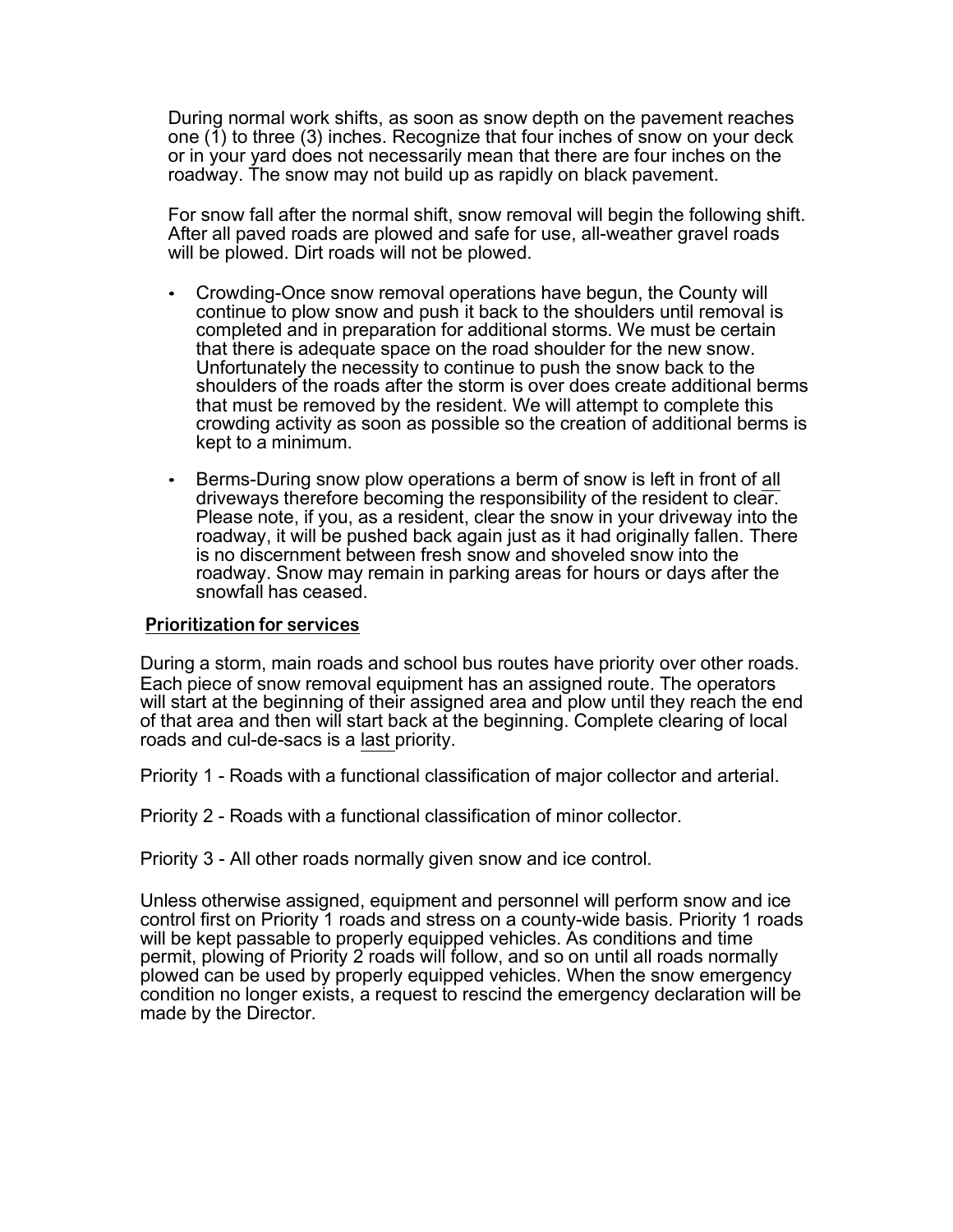• Storm emergency snow and ice control operations- If conditions such as extended heavy snow fall, low elevation snowfall, reduced equipment availability, lack of personnel or major problems elsewhere to maintained road system are present, a request for declaration of a "storm emergency" may be made by the Deputy Director of Roads to the County Emergency Services office. When a storm emergency is declared, snow and ice control operations will shift to a priority basis.

## SNOW REMOVAL MILEAGE BY ELEVATION

| Elevation   | Lane Miles of Roads plowed |
|-------------|----------------------------|
| $5,000+$    | 56                         |
| 4,000-5,000 | 212                        |
| 3,000-4,000 | 356                        |
| 2,000-3,000 | 756                        |

Notes: Snowfall to 1,400 foot elevation **(Jamestown)** can result in the need for snow removal on over 900 lane miles.

Lane mile = one lane, one mile in length and includes turning lanes, passing lanes and similar appurtenances.

Each lane mile usually requires two to three passes if the plow is to "crowd" the snow off the traveled-way.

During an active storm, additional passes over each road are usually needed.

The average speed for a snow plow is about 12mph.

When snow is traffic compacted, numerous passes must be made by large plows or motor graders to remove the ice.

#### De-Icing

• Attempts to shave ice under freezing temperature circumstances have proven futile and have the effect of polishing the ice making it even more slippery. Normal ice removal takes place once ice has thawed slightly.

#### Salting

• When ice is so thick and frozen that it cannot be cut with machinery, salting provides the ability to begin the breakdown of the ice. The hopeful outcome is the ability to then shave the ice in layers with machinery. This process is very politically controversial and is used very sparingly throughout the county.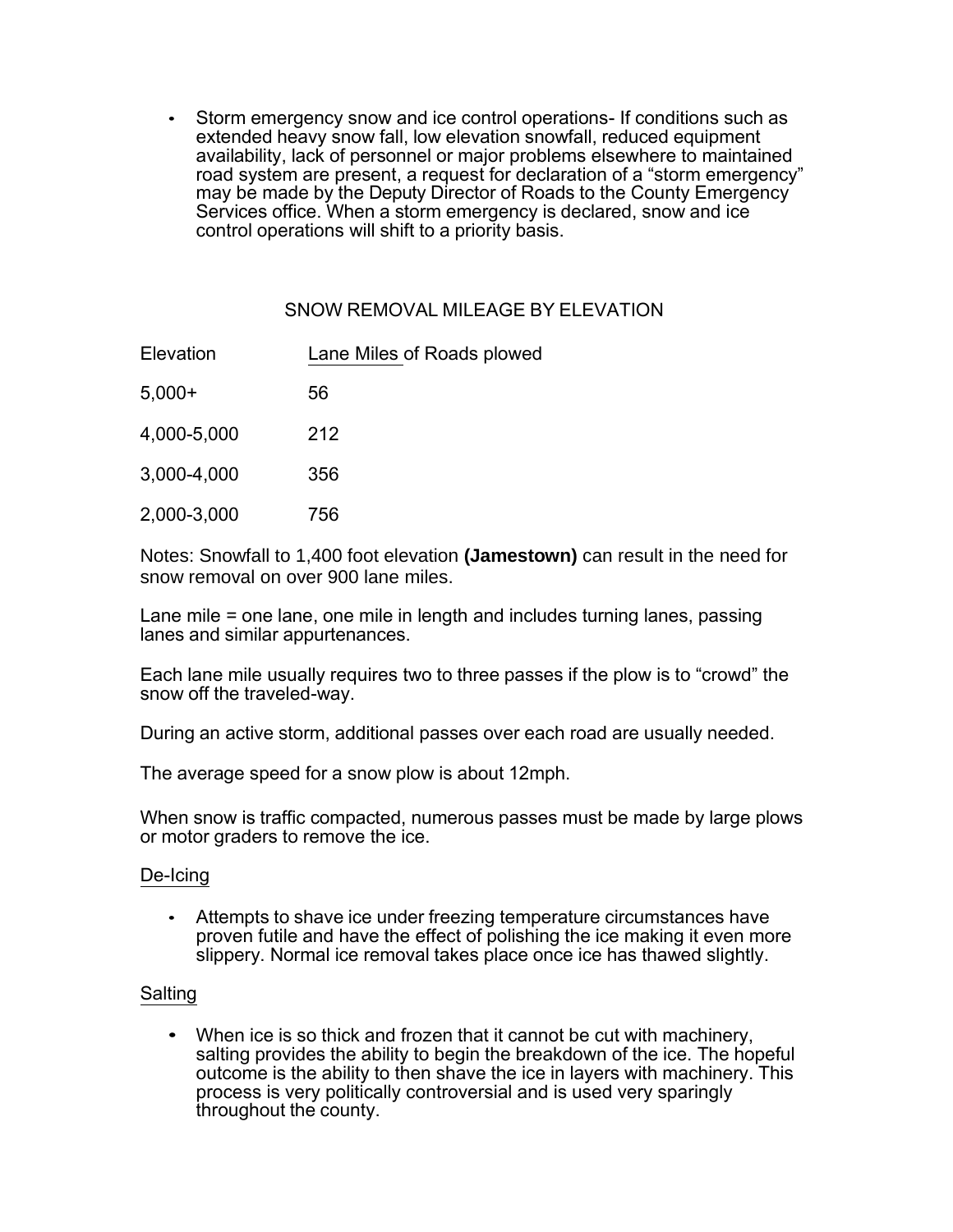## Sanding

• We have designated a portion of the roads which will be sanded in order to maintain the main routes for traffic. These roads include school bus routes and major thoroughfares such as Phoenix Lake Road, Parrotts Ferry Road, Twain Harte Drive, Tuolumne Road and Ferretti Road. Please remember, sand is not a substitute for chains and does not guarantee traction for tires.

### **Chain Sign Interpretation**

- California Department of Transportation provides the following interpretation of the Chains Required signs:
	- o R1-Chains are required on all vehicles except:
		- Passenger vehicle with mud/snow tires. Mud/snow tires must be installed on at least two drive wheels. Chains are required to be carried by vehicles using mud/snow tread tires.
		- Motor trucks having an unladen weight of 6,000 pounds or less and equipped with mud/snow-tread tires.
	- o R2-Chains are required on all vehicles except four-wheel drive vehicles having an unladen weight of 6,500 pounds or less and equipped with mud/snow tread tires on all four wheels.
		- Chains for one set of drive wheels are required to be carried by four-wheel drive vehicles using mud/snow tires
	- o R3-Chains are required on all vehicles without exception

#### **Restriction Signs**

Tuolumne County Ordinance Code Section 10.28 "Snow Removal" Prohibits Parking on the Pavement or Road Shoulder During Snow Removal Operations. There are signs posted on the roadways near subdivision entrances/exits major collectors and minor collectors noting snow removal policies.

If you see a neon pink card, like the one below, placed on the windshield of your vehicle or the door of your residence, these have been placed due to the fact that there are items in the right of way i.e. vehicles, basketball hoops, wood splitters, boat trailers or any other number of items. Snow plow drivers cannot complete their plowing on a road if there is the chance they will not be able to turn around at the end of the road or there are too many items in the path of the plow. Your roadmaynotgetplowed.

Garbage cans are another item frequently hit or plowed under by snow removal equipment. Cans should be placed well back from the roadway shoulder and ditch areas.